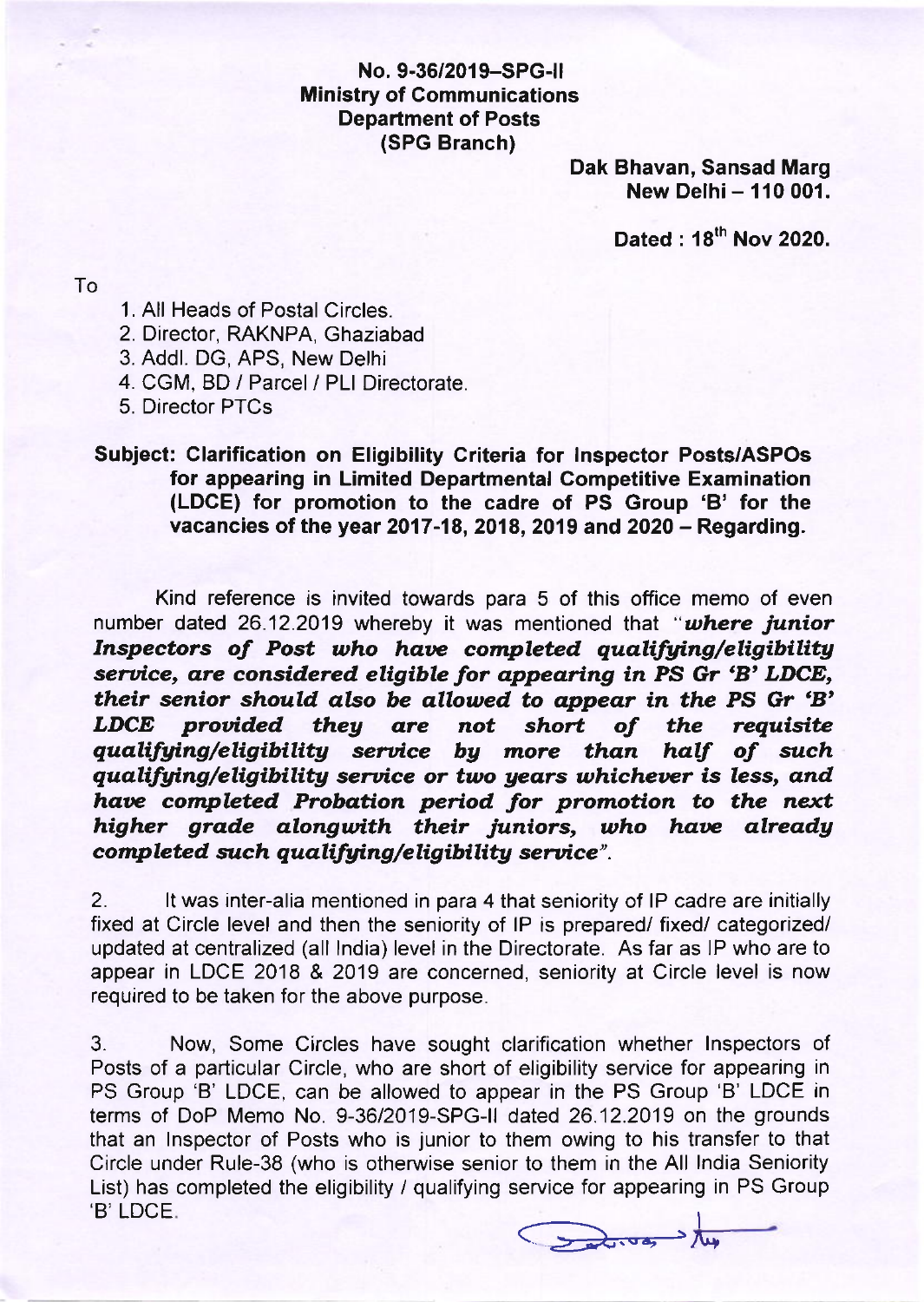4. The para 4 of DoP memo no 9-36/2019-SPG-ll dated 26.12.2019 as mentioned in para 2 supra has been re-visited and examined in view of existing provisions on the subject matter and it is clarified that in such cases where old and new unit form part of a wider unit for the purpose of promotion to a higher cadre, the transferee under Rule-38 (whether by mutual exchange or otherwise) will retain his original seniority in the gradation list of the wider unit. ln the instant case of lnspector of Posts, the old and new unit are Circles while wider unit is All lndia. Therefore in such cases, the senior lP's of such Circle cannot claim the benefit of appearing in the PS Group 'B' LDCE exam with reference to such eligible junior (transferee under Rule-38).

5. These clarifications are issued with reference to eligibility of lnspector Posts/ASPOs for appearing in LDCE for promotion to Postal Service Group B only.

6. This issues with the approval of the Competent Authority.

(Vinayak Mishra)

Assistant Director General (SPG)

Copy to  $\mathcal{V}$ 

- $\mathcal{N}$ . GM, CEPT, Mysore for uploading the order on the India Post website.
	- 2. Director (DE), Postal Directorate, New Delhi.
- 3. Guard file.

 $\sim$  $\sqrt{1-v^2}$ (D.P. Sinsh)''

Assistant Director (SPG-ll)